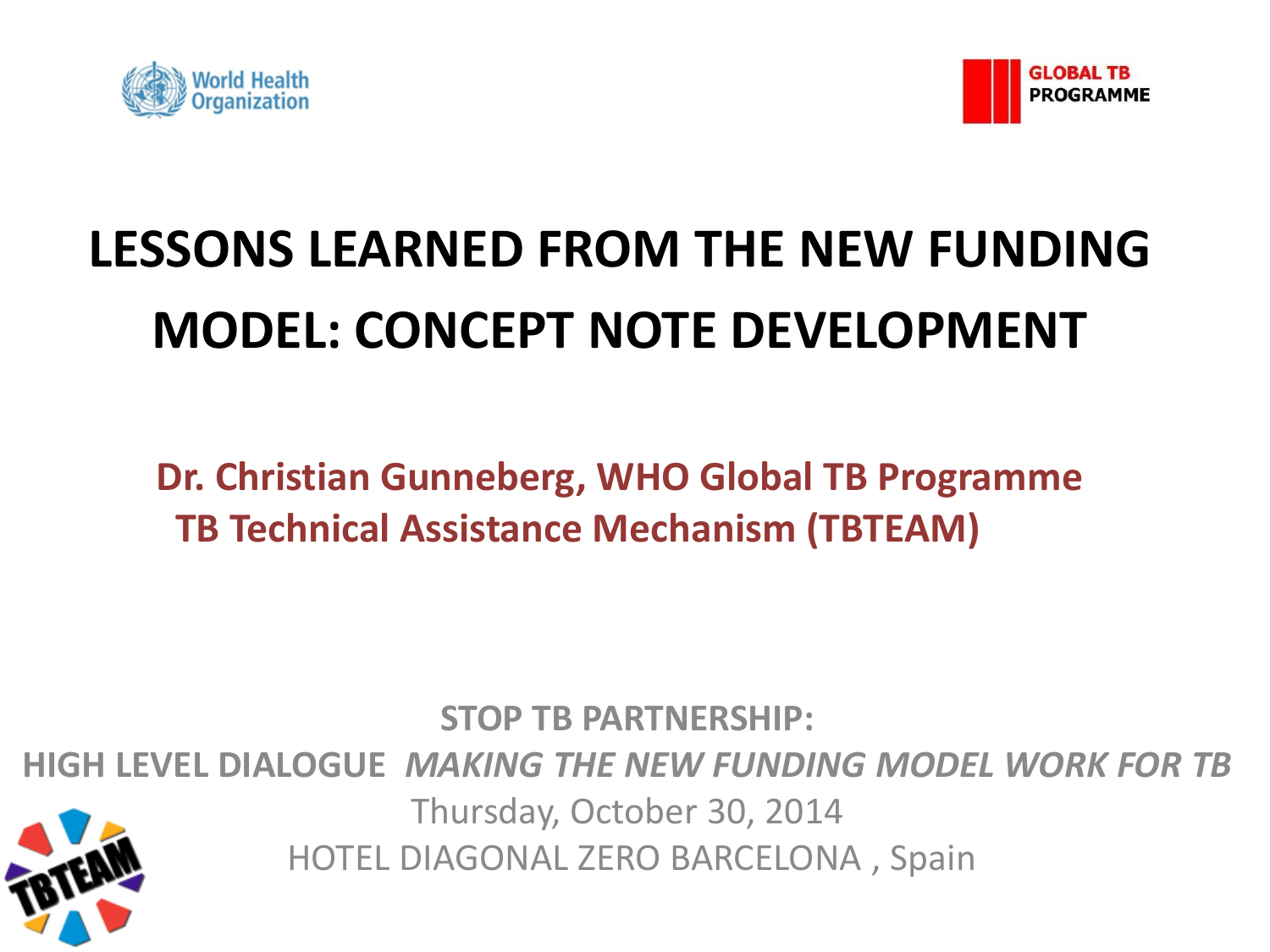# Three key lessons

- *The new funding model concept note processes are working and having positive spin offs*
- *Early country engagement with prioritization is essential*

• *Concept note development is complicated. We need to review and fine tune tools using TA providers.*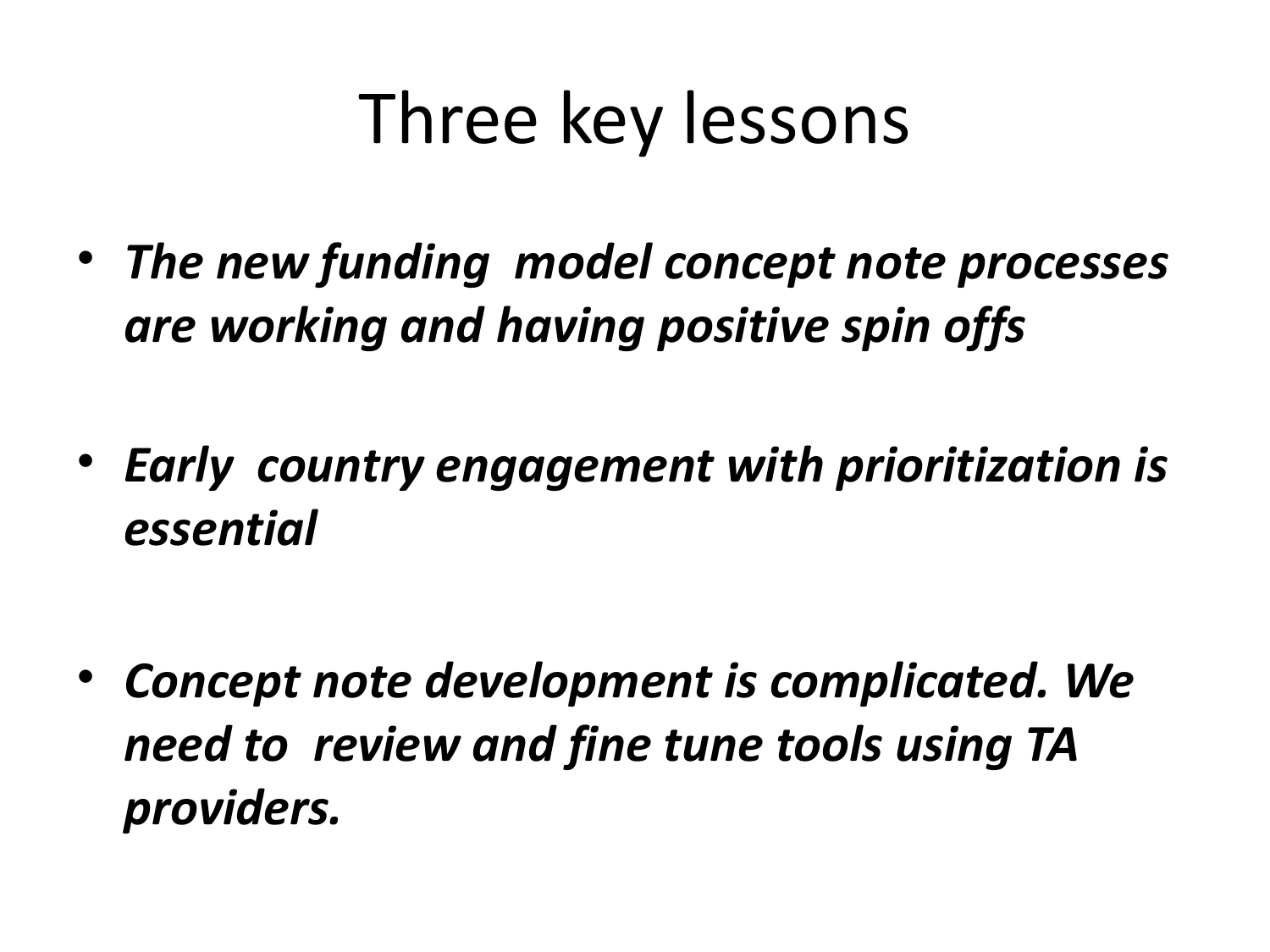### *The new funding model concept note processes are working and having positive spin offs*

- *Technical support time and country resources are not being wasted on unsuccessful applications*
- *TB/HIV single proposals are encouraging engagement at country level. Some concern with global TB and HIV funding monitoring.*
- *intensive engagement with GF country teams helpful during Concept note development process. We can build on this with TA partners.*
- *Allocation model benefits low resourced countries; and counterweight to the demand and performance driven process which tend to favour countries with better infrastructure- not necessarily those with greatest need. Will need proactive capacity building.*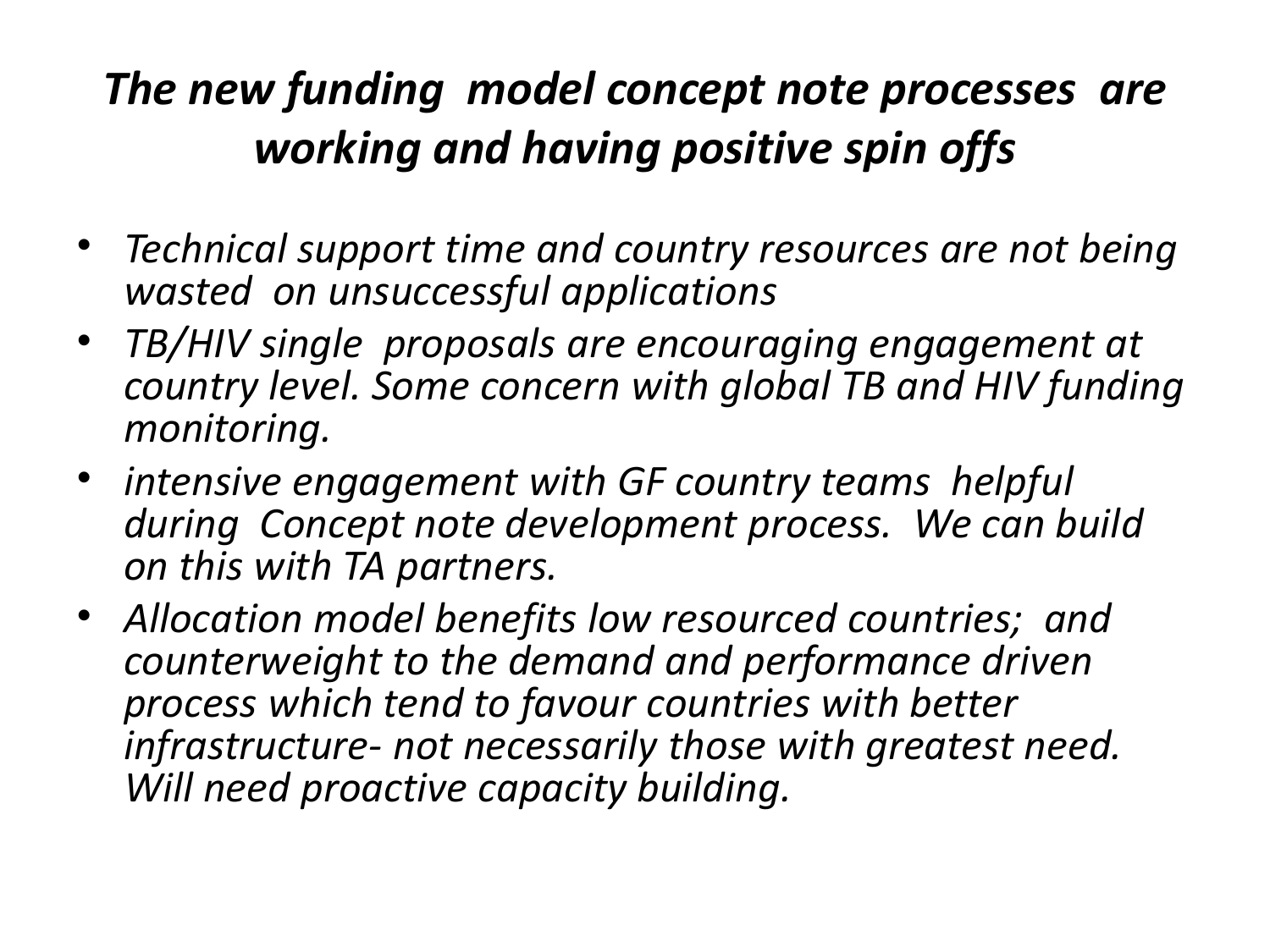*In the past: half the proposal were prepared in vain:*

*Round 9:* (79/159 proposals ) 50% success rate.

(20nd (Board meeting Addis Ababa, Ethiopia 9–11 Nov 2009)

For TB:32/54 (59% )

# *Round 10:* (79/150 proposals ) 53% success rate.

(22<sup>nd</sup> Board meeting Sofia 13<sup>th</sup> to 15<sup>th</sup> Dec 2010) 1.73 billion for 2 years.

### *New system*

*Within 1 year:* Technical support to 113 proposals in 2014 submitted and all likely to be getting to yes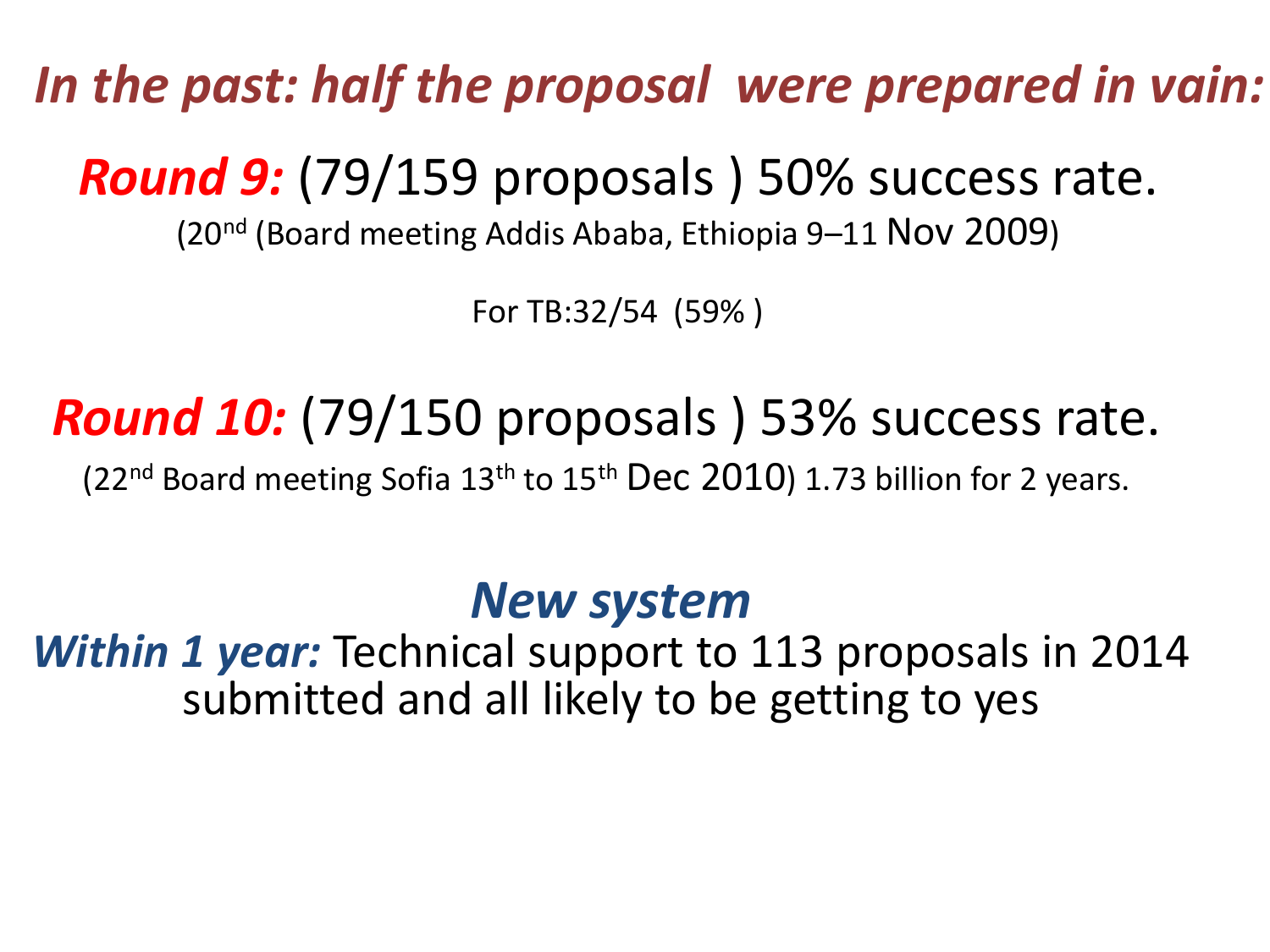69 new concept notes reviewed in W1-3

80% currently in grant making and 20% working on iterations Now 83% approved for grant making.

**Summary of review outcomes**

**Iterations**



Note: Includes 2 regional reprogramming requests submitted as concept notes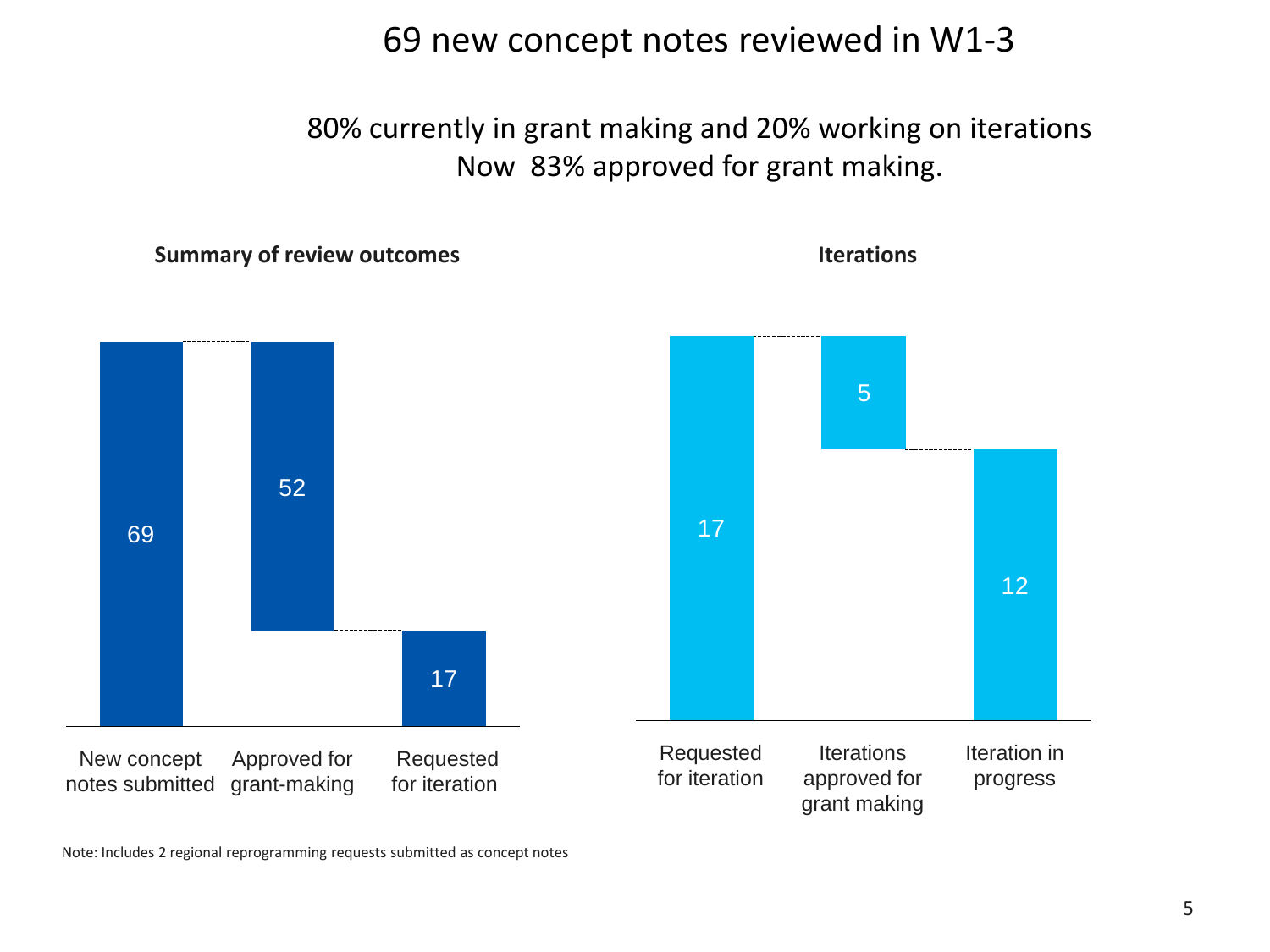# *Early country engagement with prioritization is essential:*

- *prioritization needs to start with reviews and NSP development , Epi assessment and early in country dialogue.*
- *Optimize country data and intercountry data use*
- *Coordination of technical support especially linking reviews, NSPs and CNs.*
- *Roadmaps for concept note related TA from the start.*
- *One process for prioritisation helps- above allocation competition disrupts this process*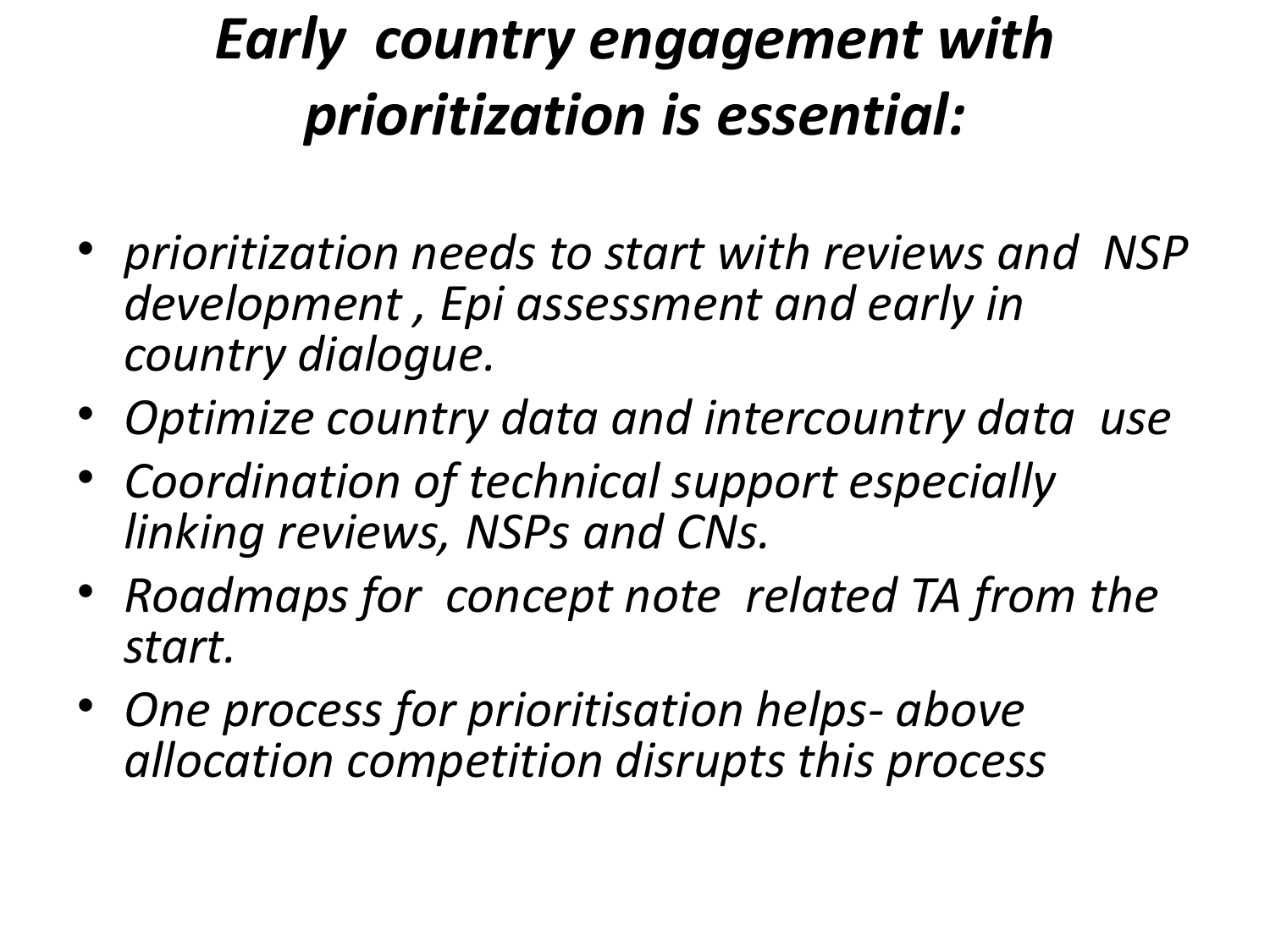

#### Note In South Africa, around 220 labs, and 4200 diagnostic sites (samples move)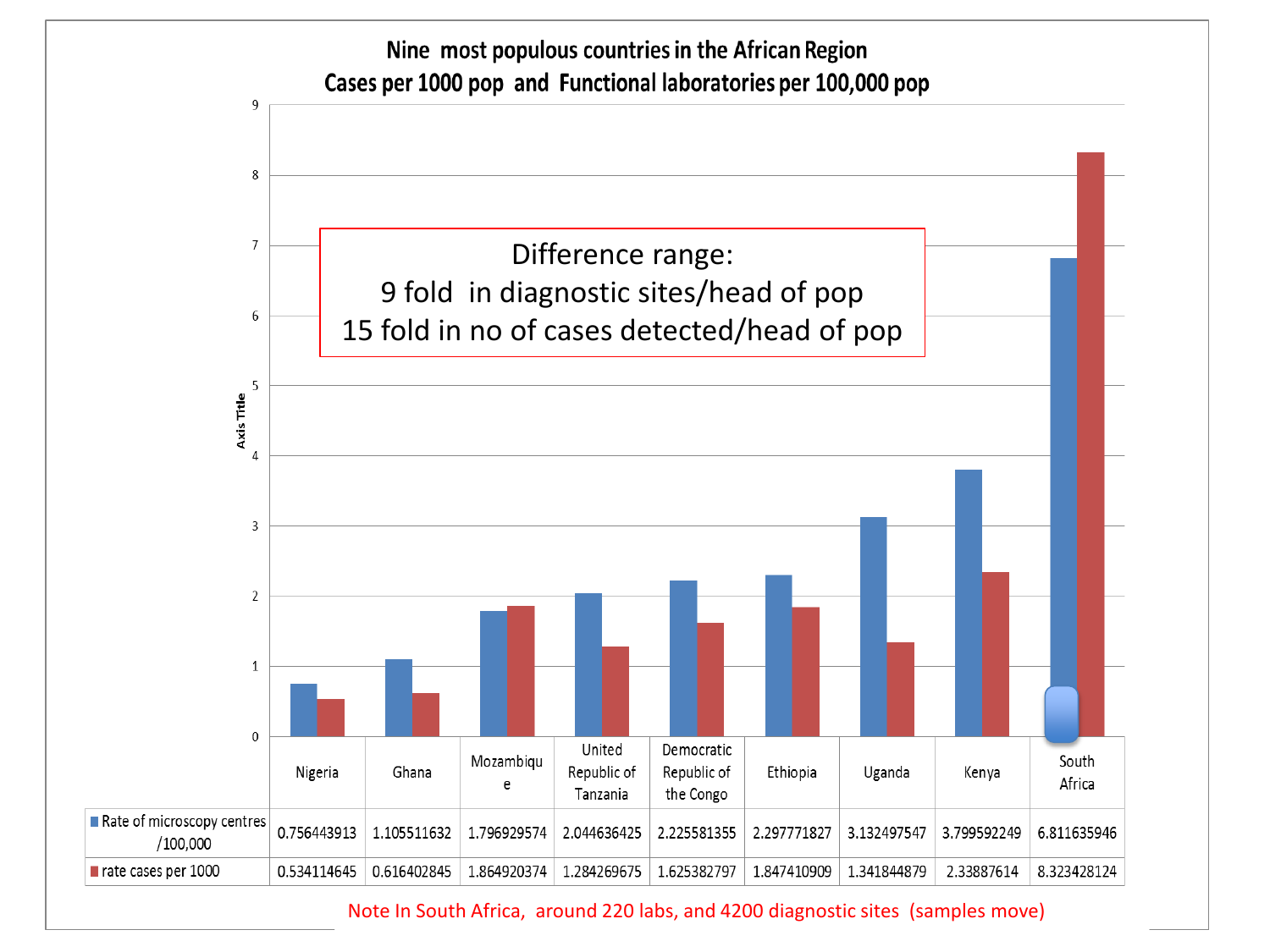# *Concept note development is complicated. We need to review and fine tune tools including country/ TA providers*

- *Concept notes are very long documents. Some sections appear repetitive. Need to encourage summaries. Revisit.*
- *Modular tool difficult to harmonise with NSP processes. Prioritisation may cut across modules. And some indicators need reviewing (country feedback)*
- *Existing budgeting tools are not yet harmonised with Modular tool and allocation and above allocation.*
- *Online platform, though useful, is proving difficult for countries with poor internet access.*
- *Training of TA providers and writing teams is essential by those who have gone through the process.*